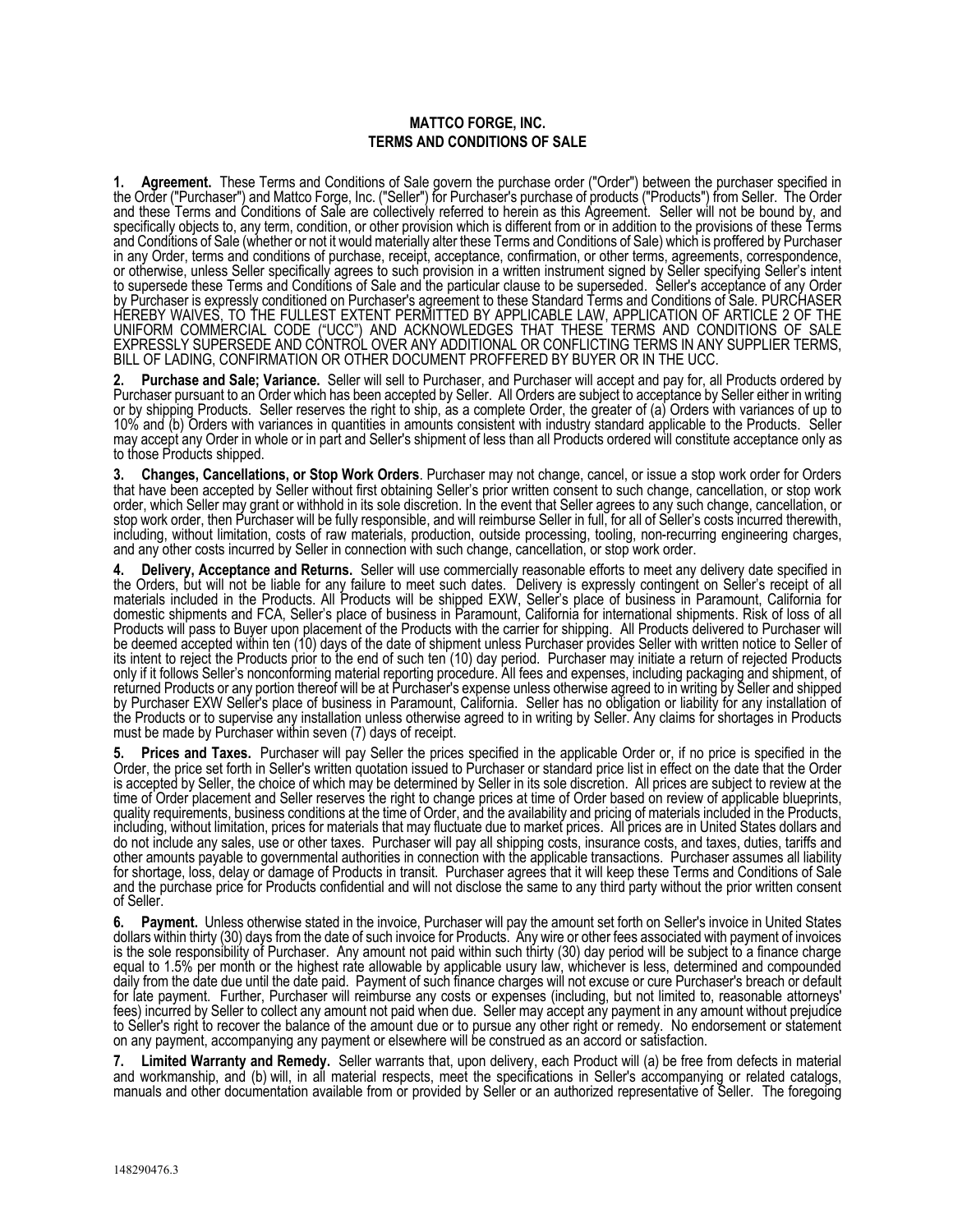warranty will be in effect for forty-five (45) days from the date of delivery of the Products (each, a "Warranty Period"). If Purchaser gives Seller written notice during the Warranty Period of any Product's failure to comply with this warranty, Seller will determine in its sole discretion whether the Products fail to comply with the warranty and, if Seller determines that the Products so fail to comply, will use commercially reasonable efforts to correct the noncompliance within a reasonable period of time by: (i) repairing or modifying the non-complying Product; (ii) providing Purchaser with a replacement Product; or (iii) refunding the price paid by Purchaser to Seller for the Product, each at Seller's sole discretion. This warranty will not apply to any Product that (y) has been repaired or altered by unauthorized personnel, or (z) has been misused, abused, damaged or subjected to operation for which it was not intended. In all cases, Seller's determination of warranty applicability in this Section 7 is final.

**8. DISCLAIMER AND RELEASE.** EXCEPT AS EXPRESSLY PROVIDED IN THESE TERMS AND CONDITIONS, ALL PRODUCTS, OTHER GOODS, AND SERVICES PROVIDED UNDER THIS AGREEMENT ARE PROVIDED "AS IS." THE WARRANTIES, OBLIGATIONS, AND LIABILITIES OF SELLER AND THE REMEDIES OF PURCHASER SET FORTH IN THIS AGREEMENT ARE EXCLUSIVE AND IN SUBSTITUTION FOR, AND PURCHASER HEREBY WAIVES, RELEASES AND DISCLAIMS, ALL OTHER WARRANTIES, OBLIGATIONS AND LIABILITIES OF SELLER AND ALL OTHER RIGHTS, CLAIMS AND REMEDIES OF PURCHASER AGAINST SELLER, EXPRESS OR IMPLIED, ARISING BY LAW OR OTHERWISE, WITH RESPECT TO THE PRODUCTS AND ANY OTHER GOODS OR SERVICES DELIVERED UNDER THIS AGREEMENT, INCLUDING, BUT NOT LIMITED TO: (A) ANY IMPLIED WARRANTY OF MERCHANTABILITY OR FITNESS FOR A PARTICULAR PURPOSE; (B) ANY IMPLIED WARRANTY ARISING FROM COURSE OF PERFORMANCE, COURSE OF DEALING OR USAGE OF TRADE; (C) ANY OBLIGATION, LIABILITY, RIGHT, CLAIM OR REMEDY IN TORT, WHETHER OR NOT ARISING FROM THE NEGLIGENCE (ACTIVE, PASSIVE OR IMPUTED), PRODUCT LIABILITY OR STRICT LIABILITY OF SELLER; AND (D) ANY OBLIGATION, LIABILITY, RIGHT, CLAIM OR REMEDY FOR INFRINGEMENT.

**9. Excused Performance.** Seller will not be responsible for or be considered to be in breach of or default under this Agreement on account of any cause beyond Seller's reasonable control or not occasioned by Seller's fault or negligence (including, but not limited to, Seller's inability to procure materials, parts, equipment or services).

**10. LIMITATIONS OF LIABILITY.** SELLER'S LIABILITY (WHETHER IN CONTRACT, TORT OR OTHERWISE, AND NOTWITHSTANDING ANY FAULT, NEGLIGENCE, STRICT LIABILITY OR PRODUCT LIABILITY OF SELLER) WITH REGARD<br>TO ANY PRODUCT OR OTHER GOODS OR SERVICES FURNISHED UNDER THIS AGREEMENT WILL NOT EXCEED THE PURCHASE PRICE PAID BY PURCHASER TO SELLER FOR THE SAME. FURTHER, SELLER WILL NOT IN ANY EVENT BE LIABLE FOR ANY SPECIAL, INCIDENTAL, CONSEQUENTIAL OR INDIRECT DAMAGES, OR FOR LOSS OF REVENUE, LOSS OF BUSINESS OR OTHER FINANCIAL LOSS, ARISING OUT OF OR IN CONNECTION WITH ANY PRODUCT OR OTHER GOODS OR SERVICES FURNISHED UNDER THIS AGREEMENT.

11. Indemnification. Purchaser will indemnify, hold harmless and defend Seller against any claim, demand, loss, expense or liability, including attorneys' fees, in any way related to the manufacture and sale of Products ma tooling, patterns, specifications, drawings or designs supplied by Purchaser, including, but not limited to, (a) actual or alleged infringement of any patents, trademarks or other intellectual property and (b) product liability claims of any kind from any third party, unless solely as the result of Seller's gross negligence.

**12**. **Tooling**. Seller will have no responsibility for errors or variations in tooling, patterns, specifications, drawings or designs furnished to it by Purchaser. Purchaser agrees to pay for changes in tooling or patterns made necessary by Purchaser's change in specifications, drawings or designs, and agrees to assume all risks of damage thereto resulting from such changes. Subject to Purchaser's approval, pattern and tooling changes, repairs or replacements which become necessary on account of ordinary wear shall be made at Purchaser's expense. Seller will not be liable for damages to tooling and pattern equipment except those damages<br>due to Seller's gross negligence.

**13. Title.** Title to the Products shall remain with Seller and Seller shall have a security interest in any Product and good into which the Products are incorporated until such time as the Products have been completely paid for by Buyer or its designee in accordance with this Agreement. Purchaser hereby appoints Seller as its attorney-in-fact to execute all necessary documents to perfect Seller's security interest in the Products. Seller reserves all other rights in and to copyright, trademark, trade secret and other intellectual property rights. No title to or ownership of any intellectual property rights related to any Product is transferred to Purchaser pursuant to this Agreement. Purchas Product or component thereof or to otherwise misappropriate, circumvent or violate any of Seller's intellectual property rights.

**14. Credit Approval.** All shipments of Products are subject to the approval of Seller's finance department, and if such approval is not obtained or is withdrawn at any time by Seller's finance department, Seller will have the right to cease performance of any<br>future or existing Orders and withhold delivery of any such deliveries without any penalty outstanding Orders will be immediately due and payable by Purchaser.

**15. Unenforceable Provision.** The invalidity or unenforceability of any provision of this Agreement will not affect the other provisions hereof, and this Agreement will be construed in all respects as if such invalid or unenforceable provision were replaced<br>with a valid and enforceable provision as similar as possible to the one replaced.

**16. Nonwaiver.** Any failure by Seller to insist upon or enforce performance by Purchaser of any of the provisions of this Agreement or to exercise any right or remedy under this Agreement or applicable law will not be construed as a waiver or relinquishment to any extent of Seller's right to assert or rely upon any such provision, right or remedy in that or any other instance; rather the same will be and remain in full force and effect.